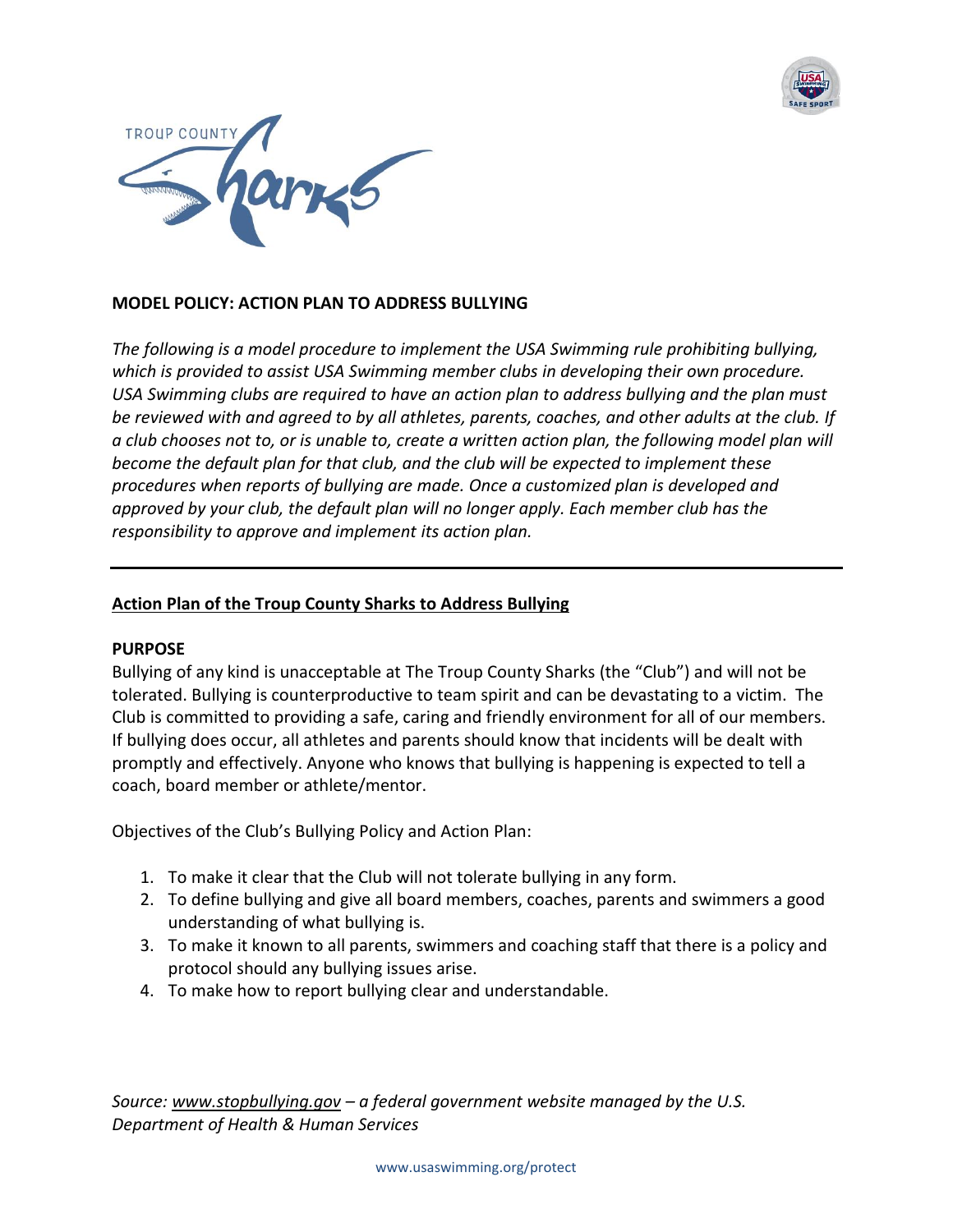



5. To spread the word that The Troup County Sharks takes bullying seriously and that all swimmers and parents can be assured that they will be supported when bullying is reported.

### **WHAT IS BULLYING?**

The USA Swimming Code of Conduct prohibits bullying. Generally, bullying is the use of aggression, whether intentional or not, which hurts another person. Bullying results in pain and distress.

The USA Swimming Code of Conduct defines bullying in 304.3.7. Bullying is the severe or repeated use by one or more USA Swimming members of oral, written, electronic or other technological expression, image, sound, data or intelligence of any nature (regardless of the method of transmission), or a physical act or gesture, or any combination thereof, directed at any other member that to a reasonably objective person has the effect of:

- i. causing physical or emotional harm to the other member or damage to the other member's property;
- ii. placing the other member in reasonable fear of harm to himself/herself or of damage to his/her property;
- iii. creating a hostile environment for the other member at any USA Swimming activity;
- iv. infringing on the rights of the other member at any USA Swimming activity; or
- v. materially and substantially disrupting the training process or the orderly operation of any USA Swimming activity (which for the purposes of this section shall include, without limitation, practices, workouts and other events of a member club or LSC).

### **REPORTING PROCEDURE**

An athlete who feels that he or she has been bullied is asked to do one or more of the following things:

- Talk to your parents;
- Talk to a Club Coach, Board Member, or other designated individual;
- Write a letter or email to the Club Coach, Board Member, or other designated individual;
- Make a report to the USA Swimming Safe Sport staff.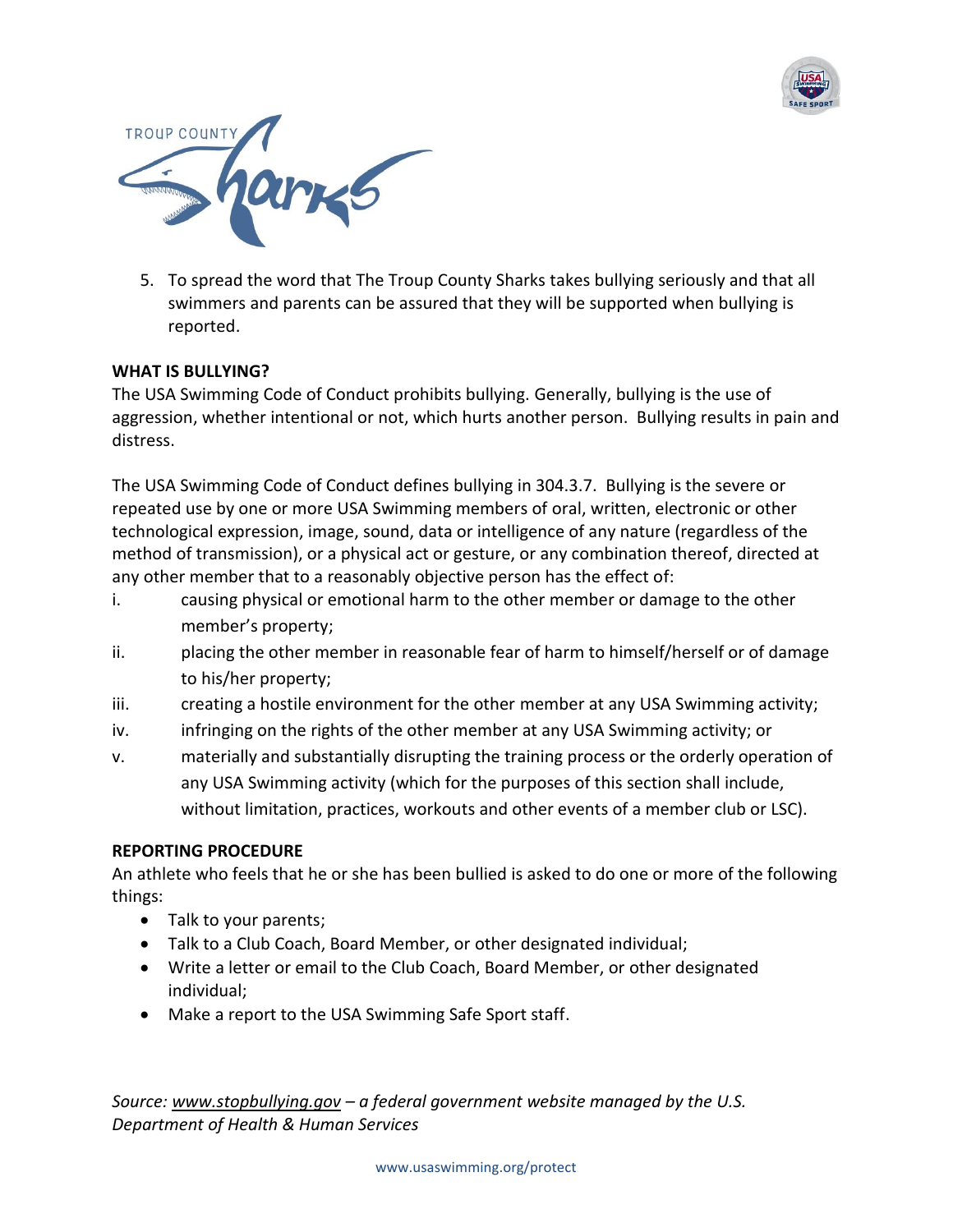



There is no express time limit for initiating a complaint under this procedure, but every effort should be made to bring the complaint to the attention of the appropriate club leadership as soon as possible to make sure that memories are fresh and behavior can be accurately recalled and the bullying behavior can be stopped as soon as possible.

### **HOW WE HANDLE BULLYING**

If bullying is occurring during team-related activities, we **STOP BULLYING ON THE SPOT** using the following steps:

- 1. Intervene immediately. It is ok to get another adult to help.
- 2. Separate the kids involved.
- 3. Make sure everyone is safe.
- 4. Meet any immediate medical or mental health needs.
- 5. Stay calm. Reassure the kids involved, including bystanders.
- 6. Model respectful behavior when you intervene.

If bullying is occurring at our club or it is reported to be occurring at our club, we address the bullying by **FINDING OUT WHAT HAPPENED** and **SUPPORTING THE KIDS INVOLVED** using the following approach:

### *FINDING OUT WHAT HAPPENED*

- **1. First, we get the facts.** 
	- a. Keep all the involved children separate.
	- b. Get the story from several sources, both adults and kids.
	- c. Listen without blaming.
	- d. Don't call the act "bullying" while you are trying to understand what happened.
	- e. It may be difficult to get the whole story, especially if multiple athletes are involved or the bullying involves [social bullying](http://www.stopbullying.gov/what-is-bullying/definition/index.html#social) or cyber [bullying.](http://www.stopbullying.gov/cyberbullying/index.html) Collect all available information.
- 2. **Then, we determine if it's bullying.** There are [many behaviors that look like bullying](http://www.stopbullying.gov/what-is-bullying/related-topics/index.html) but require different approaches. It is important to determine whether the situation is bullying or something else.
	- a. Review the USA Swimming definition of bullying;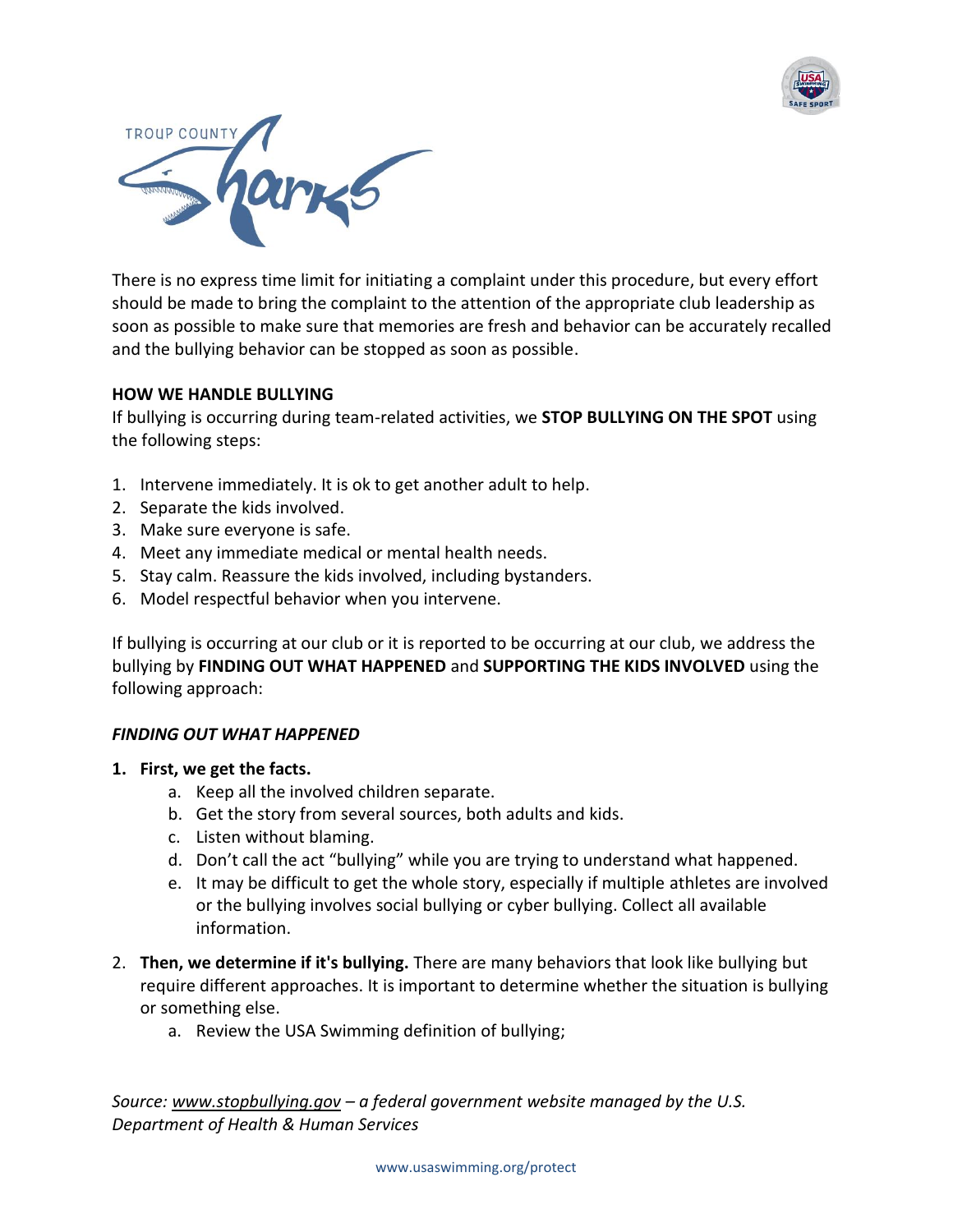



- b. To determine if the behavior is bullying or something else, consider the following questions:
	- What is the history between the kids involved?
	- Have there been past conflicts?
	- Is there a power imbalance? Remember that a power imbalance is not limited to physical strength. It is sometimes not easily recognized. If the targeted child feels like there is a power imbalance, there probably is.
	- Has this happened before? Is the child worried it will happen again?
- c. Remember that it may not matter "who started it." Some kids who are bullied may be seen as annoying or provoking, but this does not excuse the bullying behavior.
- d. Once you have determined if the situation is bullying, support all of the kids involved.

### *SUPPORTING THE KIDS INVOLVED*

# **3. Support the kids who are being bullied**

- a. Listen and focus on the child. Learn what's been going on and show you want to help. Assure the child that bullying is not their fault.
- b. Work together to resolve the situation and protect the bullied child. The child, parents, and fellow team members and coaches may all have valuable input. It may help to:
	- i. Ask the child being bullied what can be done to make him or her feel safe. Remember that changes to routine should be minimized. He or she is not at fault and should not be singled out. For example, consider rearranging lane assignments for everyone. If bigger moves are necessary, such as switching practice groups, the child who is bullied should not be forced to change.
	- ii. Develop a game plan. Maintain open communication between the Club and parents. Discuss the steps that will be taken and how bullying will be addressed going forward.
- c. Be persistent. Bullying may not end overnight. Commit to making it stop and consistently support the bullied child.

# **4. Address bullying behavior**

a. Make sure the child knows what the problem behavior is. Young people who bully must learn their behavior is wrong and harms others.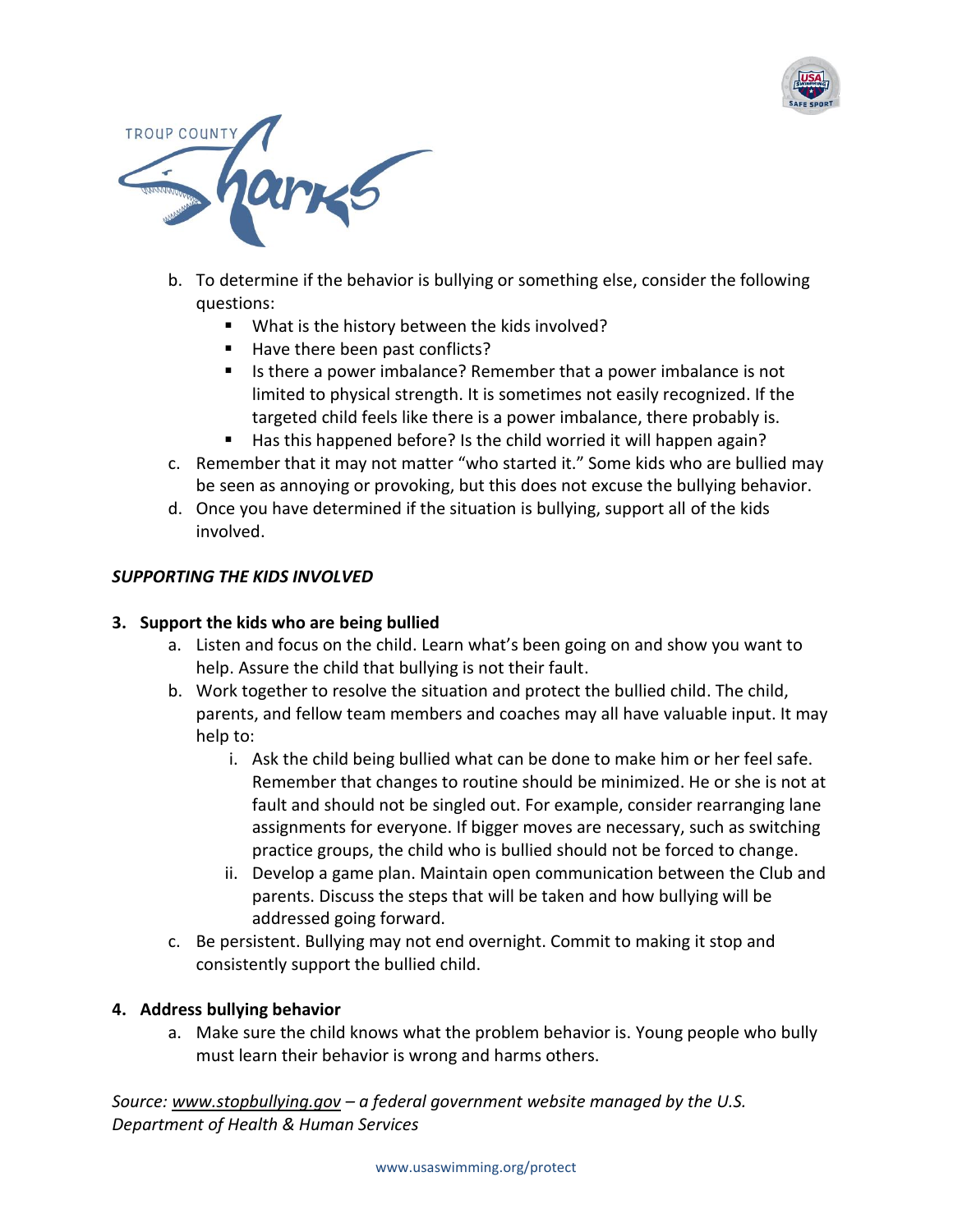



- b. Show kids that bullying is taken seriously. Calmly tell the child that bullying will not be tolerated. Model respectful behavior when addressing the problem.
- c. Work with the child to understand some of the reasons he or she bullied. For example:
	- i. Sometimes children bully to fit in or just to make fun of someone is a little different from them. In other words, there may be some insecurity involved.
	- ii. Other times kids act out because something else—issues at home, abuse, stress—is going on in their lives. They also may have been bullied. These kids may be in need of additional support.
- d. Involve the kid who bullied in making amends or repairing the situation. The goal is to help them see how their actions affect others. For example, the child can:
	- i. Write a letter apologizing to the athlete who was bullied.
	- ii. Do a good deed for the person who was bullied, for the Club, or for others in your community.
	- iii. Clean up, repair, or pay for any property they damaged.
- e. Avoid strategies that don't work or have negative consequences:
	- i. Zero tolerance or "three strikes, you're out" strategies don't work. Suspending or removing from the team swimmers who bully does not reduce bullying behavior. Swimmers may be less likely to report and address bullying if suspension or getting kicked off the team is the consequence.
	- ii. Conflict resolution and peer mediation don't work for bullying. Bullying is not a conflict between people of equal power who share equal blame. Facing those who have bullied may further upset kids who have been bullied.
- f. Follow-up. After the bullying issue is resolved, continue finding ways to help the child who bullied to understand how what they do affects other people. For example, praise acts of kindness or talk about what it means to be a good teammate.